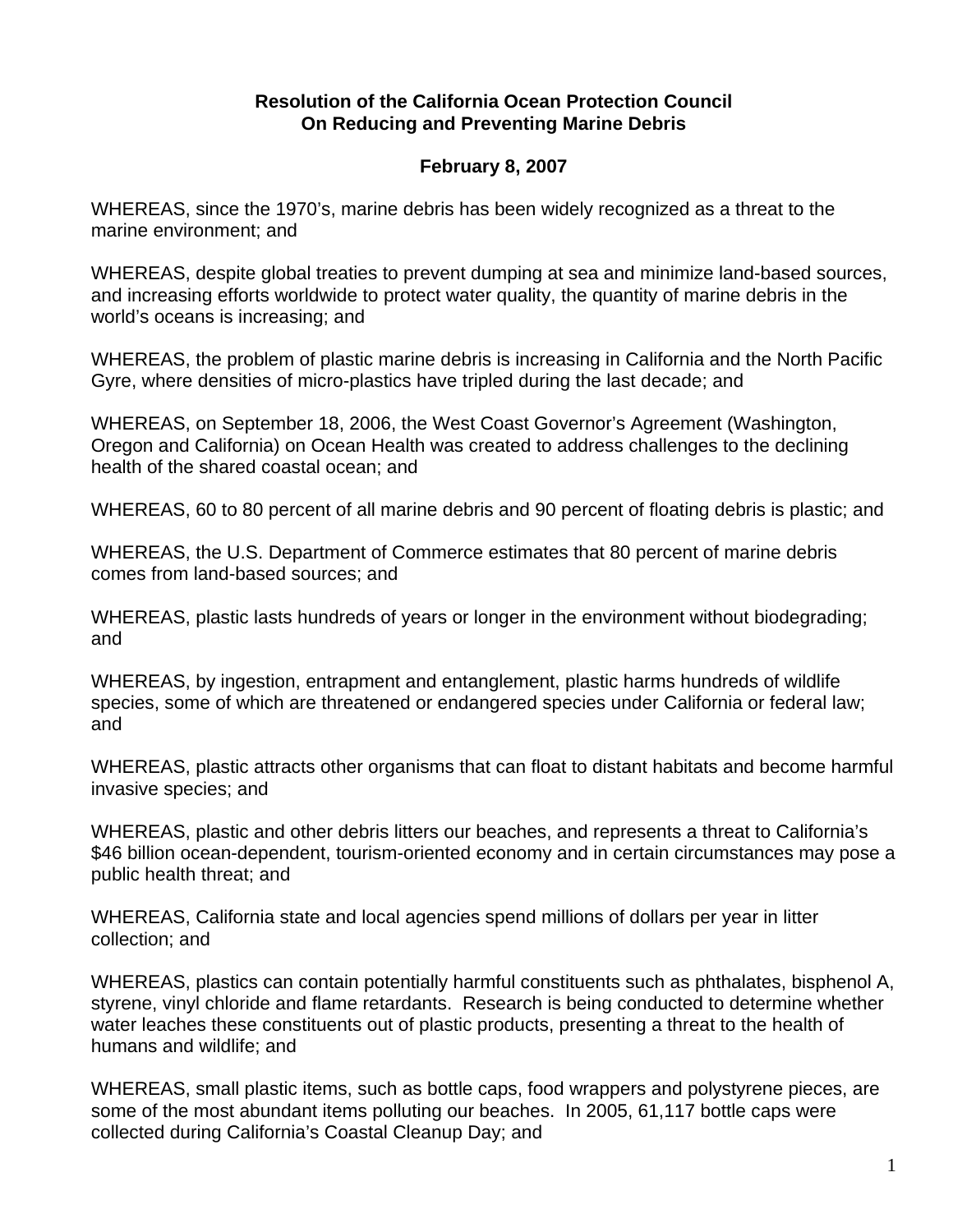WHEREAS, thermoplastic resin pellets (commonly called "nurdles"), plastic powders, and production scrap, all of which are mistaken as food by marine life, are a significant source of beach pollution. One survey conducted in the summer of 1998 estimated that over 100 million nurdles were polluting Orange County beaches alone – this represented over 98 percent of all of the pollution collected in terms of abundance and 17 percent in terms of weight; and

WHEREAS, the U.S. Department of Commerce estimates that ocean-based sources constitute 20 percent of plastic marine debris, including lost and abandoned fishing gear that can be dangerous to wildlife, boaters and divers. Since May 2006, the California Derelict Fishing Gear Removal Project has removed nearly 10 tons of gear from waters around the California Channel Islands.

NOW, THEREFORE, the California Ocean Protection Council (OPC) hereby:

RESOLVES to call attention to this problem by widely distributing this resolution; and

FURTHER RESOLVES to identify the following top priority solutions from the June 2006 Plan of Action prepared by the Plastic Debris Project:

- 1. *Reduce the sources of plastic marine debris*  The California Redemption Value Program (CRV) has proven to be enormously successful at diverting over 60 percent of aluminum, glass and certain plastic containers to recycling centers. Placing a value on these items has assured that the majority get collected. The state should look closely at extending the CRV or similar Extended Producer Responsibility programs to include other plastics commonly found in marine debris. The state should also make changes to the recycling "processing fee" to encourage greater recycling of all forms of plastic containers. The Marine Debris Steering Committee ("Committee") established by this Resolution shall, by December 1, 2007, propose a plan for implementing this CRV expansion and increase of processing fees, the goals to be achieved by not later than 2015.
- 2. *Increase enforcement of anti-litter laws generally, and enforcement of laws to eliminate pollution by plastic resin pellets (nurdles)* – Litter enters the marine environment when waste materials are deliberately or negligently discarded. Increased enforcement will not only reduce littering directly, it will send a strong message to the public that littering is not an acceptable social behavior. With respect to plastic resin pellets, best management practices should be encouraged to eliminate the discharge of pellets into the marine environment. By not later than December 1, 2007, the Committee shall prepare a plan to set targets for the reduction of nurdles, including handling and transport regulation and related enforcement provisions, with such targets to be achieved by not later than 2009.
- 3. *Seek innovative methods to reduce plastic waste* In cooperation with the Department of Conservation (DOC), the Department of Toxic Substances Control (DTSC) and the California Integrated Waste Management Board (CIWMB), OPC will investigate and support plastic packaging alternatives that biodegrade in the marine environment, that contain no potentially toxic materials and that reduce the amount of plastic debris commonly found in the marine environment. Staff is directed to report back to OPC on progress at the June 2007 meeting.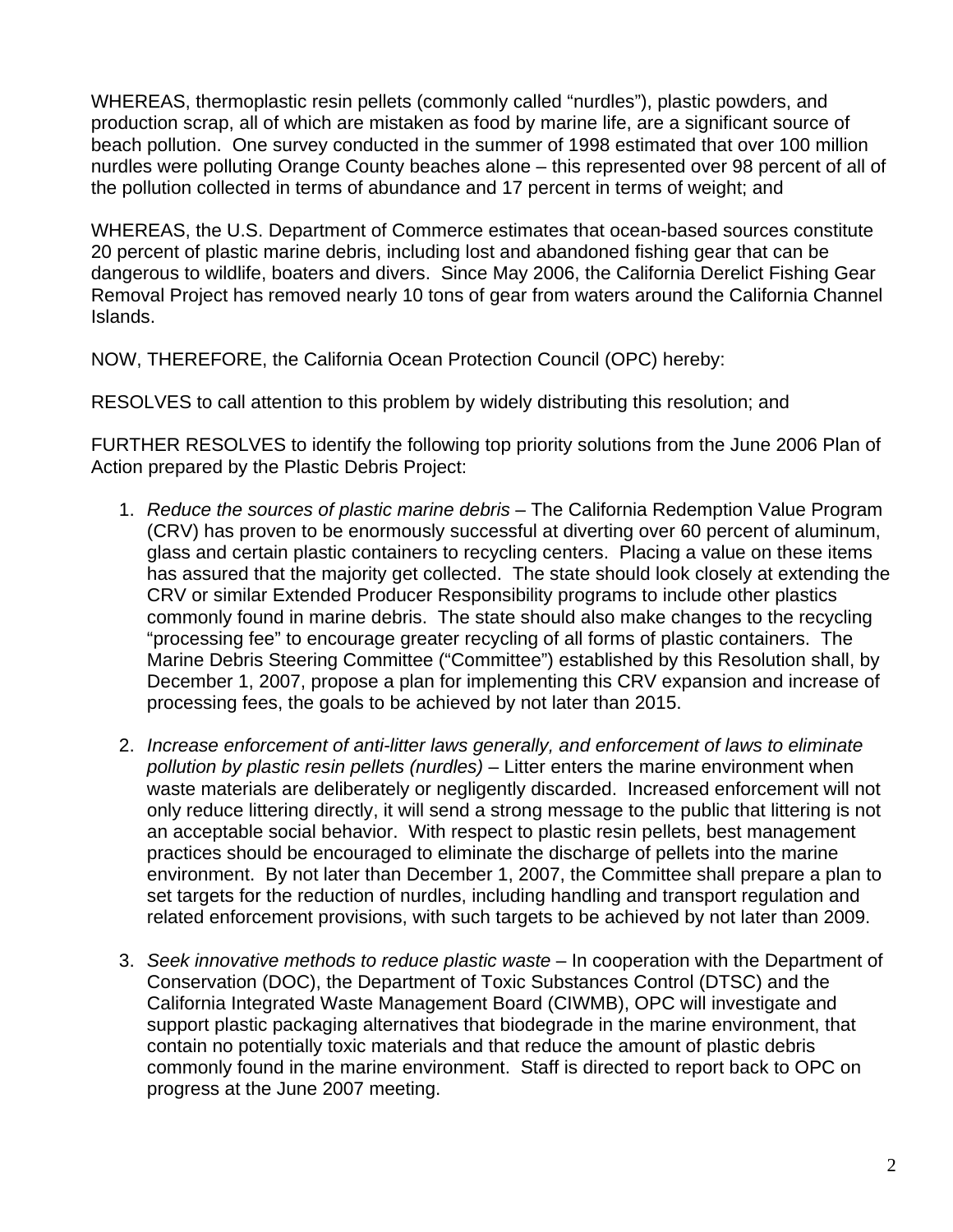- 4. *Continue and expand watershed*-*based cleanups* Regular cleanups in trash-prone coastal areas reduce marine debris impacts and promote environmental stewardship. In 2006, volunteers at California's Coastal Cleanup Day collected nearly a million pounds of trash and recyclables. OPC supports the continuation and expansion of the watershed and beach cleanups currently run by the state, local governments and non-profit organizations.
- 5. *Increase the availability of trash, recycling and cigarette butt receptacles at public places, schools, and commercial establishments statewide* – Litter associated with convenience food and beverage items and discarded cigarette butts is a widely recognized problem in California. Adequate trash and recycling receptacles at both public places and commercial establishments would help mitigate this problem. Entities charged with trash maintenance should assess the adequacy of their trash and recycling collection services. Where necessary, these entities should increase the availability of these services, including recycling services at schools. Cigarette butt receptacles should also be available in public locations, including beaches, parks and marinas, and outside bars and clubs. All waste receptacles should be covered to prevent overflow spillage, windblown debris and removal by birds and other wildlife.
- 6. *Promote environmental education and outreach on the impacts of plastic debris and litter prevention –* The California Department of Transportation (Caltrans) operates an innovative statewide trash reduction campaign called "Don't Trash California." OPC will work to coordinate with Caltrans, DOC and other state and local entities to promote a consistent "Don't Trash California" message. OPC will also work with the California Environmental Protection Agency (CalEPA) Education and the Environment Initiative to promote marine debris reeducation education in schools. Staff is directed to report back to OPC on progress at the June 2007 meeting. OPC staff shall also support actions by other state agencies to enforce existing anti-litter laws (e.g., highway anti-litter laws, Clean Water Act total maximum daily loads for trash), and to promote fundamental state policy changes to prioritize the issue of marine debris reduction (e.g., the State Water Board's inclusion of prioritization of plastic debris as an amendment to the Ocean Plan.)
- 7. *Coordinate a Marine Debris Steering Committee* OPC staff shall chair a Marine Debris Steering Committee to implement the recommendations of this Resolution. The Steering Committee shall include the California Integrated Waste Management Board, Department of Conservation, Department of Toxic Substances Control, Coastal Commission, and State Water Resources Control Board. The Steering Committee shall report at every OPC meeting.
- 8. *Coordinate a Regional Effort* The OPC shall expeditiously work with parties to the West Coast Governors' Agreement on Ocean Health, and invite the participation of British Columbia, Hawaii and Baja California, to create, by January 1, 2008, coast-wide goals for marine debris reduction, with such goals to be achieved by not later than 2018. The OPC shall propose to this coalition to:
	- a. Set joint litter target reductions of plastic single-use fast-food and convenience market packaging and containers;
	- b. Set joint derelict fishing gear litter target reductions and site cleanup targets;